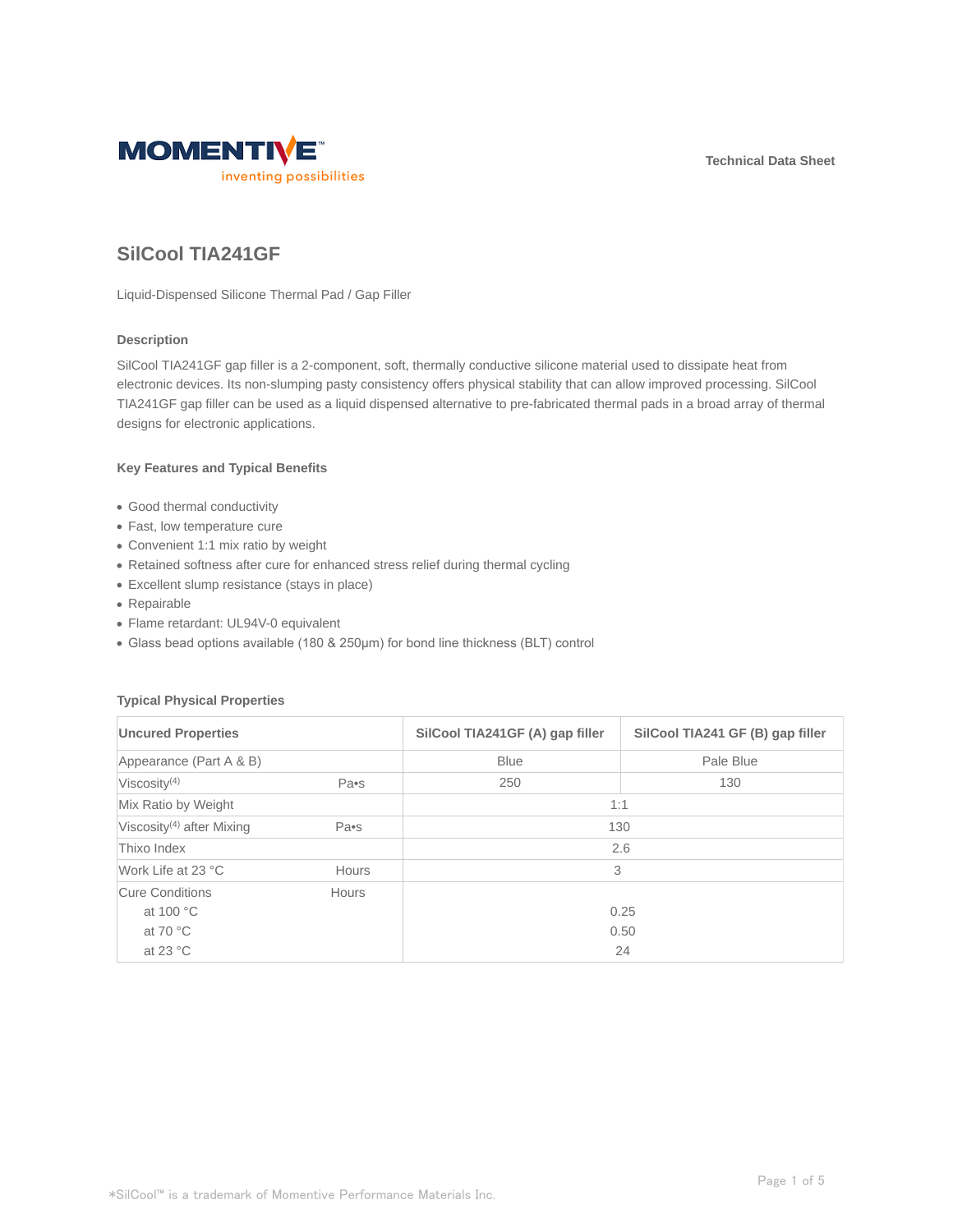| Cured Properties (30 minutes at 100 °C) |                   |                     |  |  |
|-----------------------------------------|-------------------|---------------------|--|--|
| Appearance                              |                   | <b>Blue</b>         |  |  |
| Density (23 °C)                         | g/cm <sup>3</sup> | 3.14                |  |  |
| Thermal Conductivity <sup>(1)</sup>     | W/m•K             | 4.1                 |  |  |
| Thermal Resistance <sup>(2)</sup>       | $mm2$ K/W         | 30 (BLT: 80µm)      |  |  |
| Hardness (Type E)                       |                   | 45                  |  |  |
| Hardness (Shore 00)                     |                   | 70                  |  |  |
| <b>Tensile Strength</b>                 | <b>MPa</b>        | 0.2                 |  |  |
| Elongation                              | $\%$              | 40                  |  |  |
| <b>Volume Resistivity</b>               | $M\Omega$ •m      | $1.0 \times 10^{4}$ |  |  |
| Dielectric Strength                     | kV/mm             | 14                  |  |  |
| CTE <sup>(3)</sup>                      | ppm/C°            | 110                 |  |  |
| Low Volatile $(D_4-D_{10})$             | ppm               | 150                 |  |  |
| Flame Retardant                         | (UL94)            | V-0 (equivalent)    |  |  |
| Relative Temperature Index              | (RTI)             | 150 °C (equivalent) |  |  |

 $(1)$ : Hot wire method /  $(2)$ ,  $(3)$ : In-house test method.

(4): Rheometer

Typical physical properties are average data and are not to be used as or to develop specifications.

#### **Potential Applications**

Thermal interface for electronic components in Automotive, Consumer, Telecommunication, Lighting and Industrial applications.

## **General Considerations for Use**

Materials such as water, sulfur, nitrogen compounds, organic metallic salts, phosphorus compounds, etc. contained in the surface of the substrate can inhibit curing. A sample patch should always be conducted before proceeding in order to determine substrate compatibility.

- Wear eye protection when handling uncured rubber as it can irritate eyes. In case of eye contact, immediately flush eyes well with water and contact a physician.
- Maintain adequate ventilation in the work place at all times.

While the typical operating temperature for silicone materials ranges from -45℃ to 200℃, the long-term maintenance of its initial properties is dependent upon design related stress considerations, substrate materials, frequency of thermal cycles, and other factors.

### **Storage**

- Store in a cool, dry place out of direct sunlight.
- Keep out of the reach of children.

# **Option for Glass Beads**

- Material is available with spacers for bond line thickness control.
- Currently available glass bead sizes: 180μm and 250μm; other sizes can be made available upon request.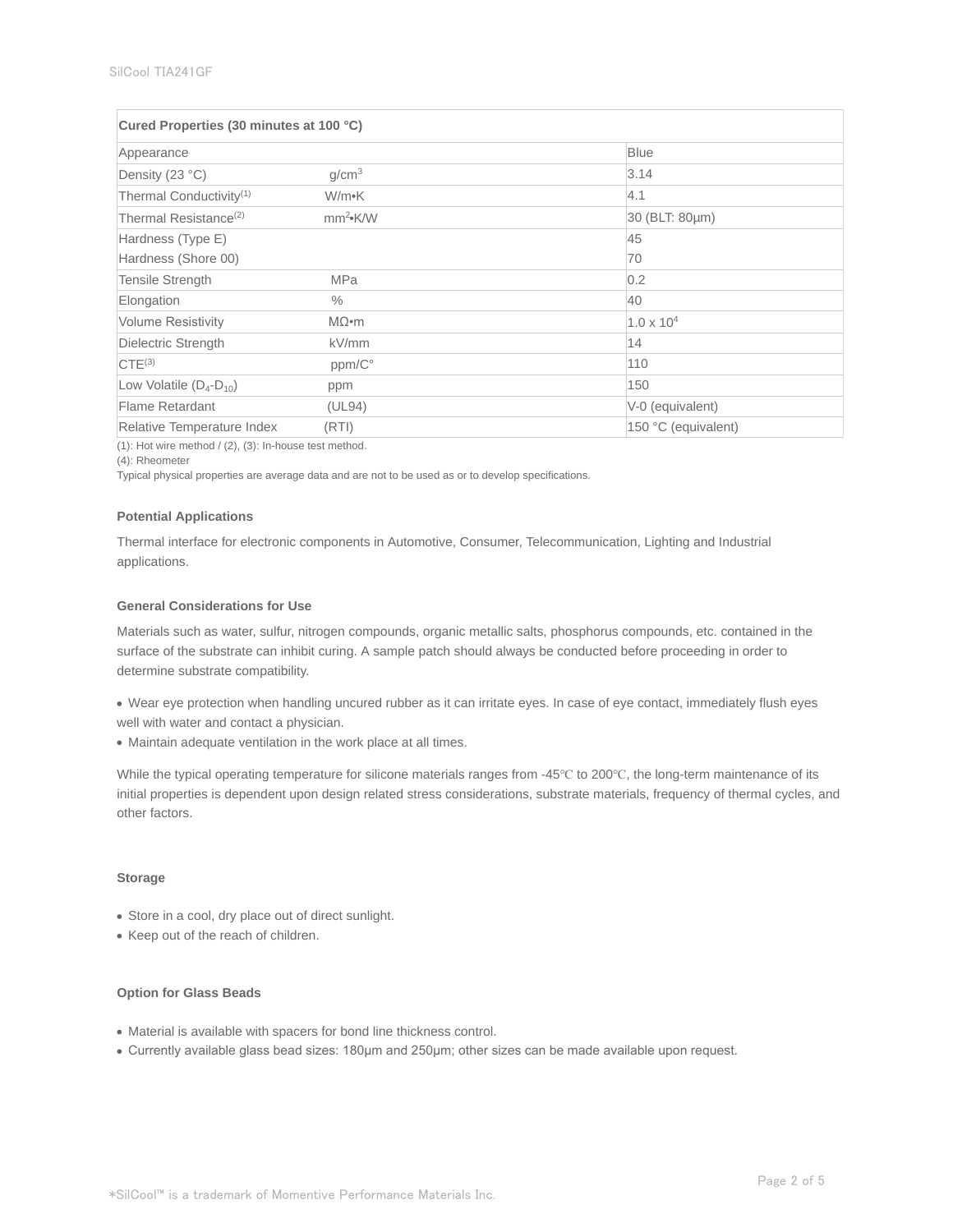## **Additional Test Data**



### **Thermal Resistance Reliability**



Note: Test data. Actual results may vary.

## **Example Test Conditions:**

Sandwich 0.02ml of SilCool TIA241GF gap filler between 10mm x 10mm silicon dies, assemble at 500kPa pressure and cure at 100 °C for 0.5 hours. Measure thermal resistance using Laser Flash Method.

## **Patent Status**

Nothing contained herein shall be construed to imply the nonexistence of any relevant patents or to constitute the permission, inducement or recommendation to practice any invention covered by any patent, without authority from the owner of the patent.

## **Product Safety, Handling and Storage**

Customers should review the latest Safety Data Sheet (SDS) and label for product safety information, safe handling instructions, personal protective equipment if necessary, emergency service contact information, and any special storage conditions required for safety. Momentive Performance Materials (MPM) maintains an around-the-clock emergency service for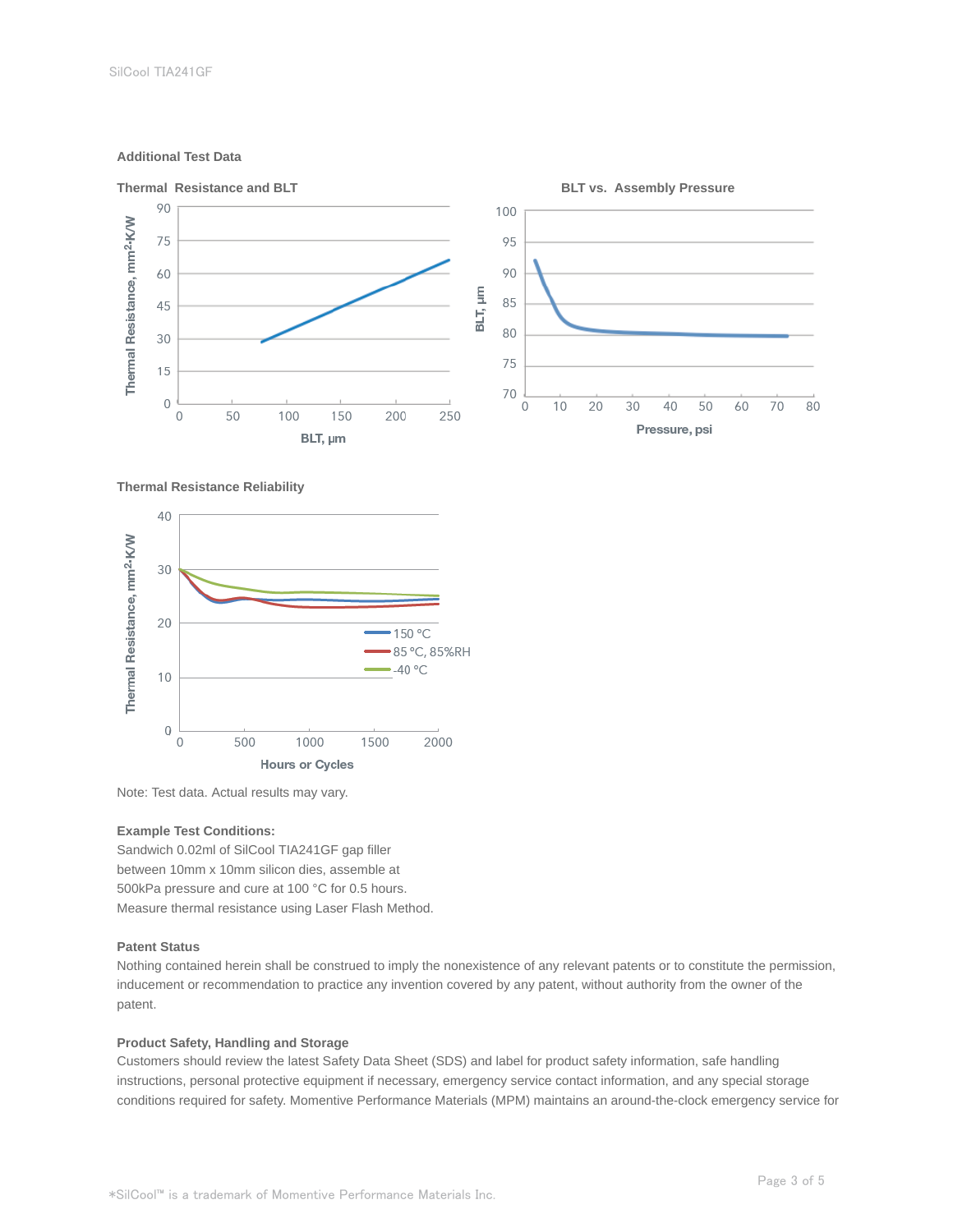its products. SDS are available at www.momentive.com or, upon request, from any MPM representative. For product storage and handling procedures to maintain the product quality within our stated specifications, please review Certificates of Analysis, which are available in the Order Center. Use of other materials in conjunction with MPM products (for example, primers) may require additional precautions. Please review and follow the safety information provided by the manufacturer of such other materials.

### **Limitations**

**Telephone**

Customers must evaluate Momentive Performance Materials products and make their own determination as to fitness of use in their particular applications.

## **Contact Information**

Email commercial.services@momentive.com

| <b>Telephone</b>        |                      |                                              |                     |
|-------------------------|----------------------|----------------------------------------------|---------------------|
| Americas                | <b>Latin America</b> | <b>EMEAI- Europe, Middle</b>                 | <b>ASIA PACIFIC</b> |
|                         |                      | East, Africa & India                         |                     |
| +1 800 295 2392         | <b>Brazil</b>        | Europe                                       | China               |
| Toll free*              | +55 11 4534 9650     | +390510924300                                | 800 820 0202        |
| +704 805 6946           | Direct Number        | Direct number                                | Toll free           |
| Direct Number           |                      |                                              | +86 21 3860 4892    |
|                         |                      |                                              | Direct number       |
| *All American countries | <b>Mexico</b>        | India, Middle East & Africa                  | Japan               |
|                         | +52 55 2169 7670     | + 91 44 71212207                             | +81 3 5544 3111     |
|                         | Direct Number        | Direct number*                               | Direct number       |
|                         |                      | *All Middle Eastern countries, Africa, Korea |                     |
|                         |                      | India.                                       | +82 2 6201 4600     |

For literature and technical assistance, visit our website at: www.momentive.com

### **DISCLAIMER:**

**THE MATERIALS, PRODUCTS AND SERVICES OF MOMENTIVE PERFORMANCE MATERIALS INC. AND ITS SUBSIDIARIES AND AFFILIATES (COLLECTIVELY "SUPPLIER"), ARE SOLD SUBJECT TO SUPPLIER'S STANDARD CONDITIONS OF SALE, WHICH ARE INCLUDED IN THE APPLICABLE DISTRIBUTOR OR OTHER SALES AGREEMENT, PRINTED ON THE BACK OF ORDER ACKNOWLEDGMENTS AND INVOICES, AND AVAILABLE UPON REQUEST. ALTHOUGH ANY INFORMATION, RECOMMENDATIONS, OR ADVICE CONTAINED HEREIN IS GIVEN IN GOOD FAITH, SUPPLIER MAKES NO WARRANTY OR GUARANTEE, EXPRESS OR IMPLIED, (i) THAT THE RESULTS DESCRIBED HEREIN WILL BE OBTAINED UNDER END-USE CONDITIONS, OR (ii) AS TO THE EFFECTIVENESS OR SAFETY OF ANY DESIGN INCORPORATING ITS PRODUCTS, MATERIALS, SERVICES, RECOMMENDATIONS OR ADVICE. EXCEPT AS PROVIDED IN SUPPLIER'S STANDARD CONDITIONS OF SALE, SUPPLIER AND ITS REPRESENTATIVES SHALL IN NO EVENT BE RESPONSIBLE FOR ANY LOSS RESULTING FROM ANY USE OF ITS MATERIALS, PRODUCTS OR SERVICES DESCRIBED HEREIN.** Each user bears full responsibility for making its own determination as to the suitability of Supplier's materials, services, recommendations, or advice for its own particular use. Each user must identify and perform all tests and analyses necessary to assure that its finished parts incorporating Supplier's products, materials, or services will be safe and suitable for use under end-use conditions. Nothing in this or any other document, nor any oral recommendation or advice, shall be deemed to alter, vary, supersede, or waive any provision of Supplier's standard Conditions of Sale or this Disclaimer, unless any such modification is specifically agreed to in a writing signed by Supplier. No statement contained herein concerning a possible or suggested use of any material, product, service or